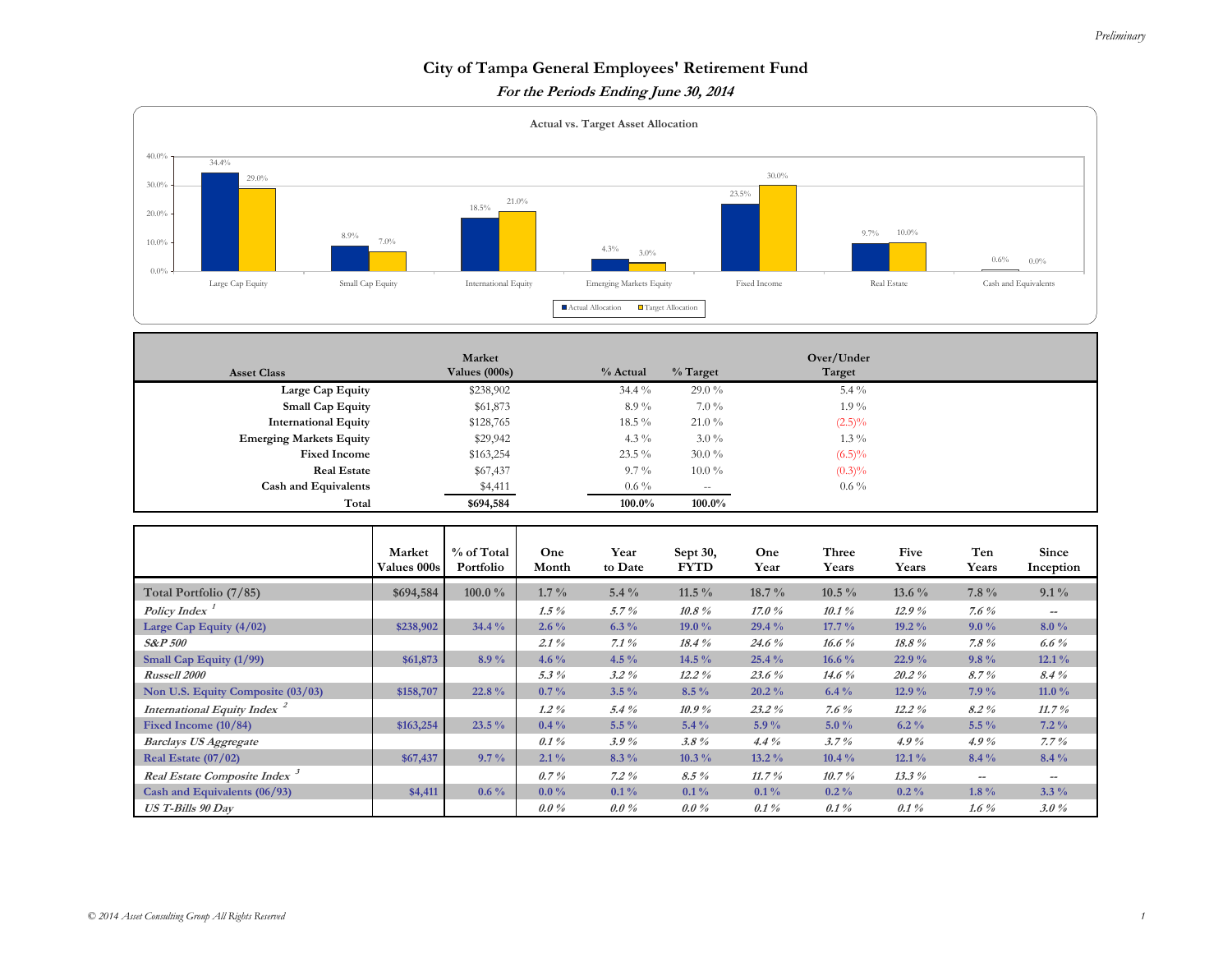## **City of Tampa General Employees' Retirement Fund For the Periods Ending June 30, 2014**

|                                                                                   | Market              | % of Total         | One                       | Year                     | Sept 30,                                            | One                      | Three                    | Five                     | Ten                                                 | Since                    |
|-----------------------------------------------------------------------------------|---------------------|--------------------|---------------------------|--------------------------|-----------------------------------------------------|--------------------------|--------------------------|--------------------------|-----------------------------------------------------|--------------------------|
|                                                                                   | Values 000s         | Portfolio          | Month                     | to Date                  | <b>FYTD</b>                                         | Year                     | Years                    | Years                    | Years                                               | Inception                |
| Large Cap Equity Composite (4/02)                                                 | \$238,902           | 34.4 %             | $2.6\%$                   | $6.3\%$                  | 19.0 %                                              | 29.4 %                   | 17.7 %                   | 19.2 %                   | $9.0\%$                                             | $8.0\%$                  |
| <b>S&amp;P 500</b>                                                                |                     |                    | 2.1%                      | 7.1%                     | 18.4%                                               | 24.6%                    | 16.6%                    | $18.8\%$                 | $7.8 \%$                                            | $6.6\%$                  |
| Waddell & Reed Investment Management (12/04)                                      | \$120,813           | 17.4 %             | $2.4\%$                   | 5.6 %                    | 18.6 %                                              | 31.7%                    | 16.6 %                   | 17.9 %                   | $\sim$                                              | $9.9\%$                  |
| Russell 1000 Growth                                                               |                     |                    | $2.0\%$                   | $6.3\%$                  | 17.4%                                               | 26.9%                    | 16.3%                    | 19.2%                    | 8.2%                                                | $8.6\%$                  |
| Dodge & Cox Incorporated (4/02)                                                   | \$118,089           | 17.0 %             | 2.8%                      | 7.0%                     | 19.4 %                                              | 27.1%                    | 18.5 %                   | 20.3 %                   | 8.4 %                                               | 8.7%                     |
| Russell 1000 Value                                                                |                     |                    | $2.6\%$                   | $8.3\%$                  | 19.1%                                               | 23.8%                    | 16.9%                    | $19.2\%$                 | 8.0%                                                | 7.3%                     |
| Small Cap Equity Composite (1/99)                                                 | \$61,873            | $8.9\%$            | 4.6 $\%$                  | 4.5 $\%$                 | 14.5 %                                              | 25.4 %                   | 16.6 $\%$                | 22.9%                    | $9.8\%$                                             | $12.1\%$                 |
| Russell 2000                                                                      |                     |                    | 5.3%                      | $3.2\%$                  | $12.2\%$                                            | 23.6%                    | 14.6%                    | 20.2%                    | 8.7%                                                | 8.4%                     |
| ClariVest Asset Management (7/07)                                                 | \$13,847            | $2.0\%$            | $4.4\%$                   | $0.5\%$                  | 11.5 $\%$                                           | 24.8%                    | 16.0%                    | 21.4 %                   | $\sim$                                              | 5.6 %                    |
| Russell 2000 Growth                                                               |                     |                    | $6.2\%$                   | $2.2\%$                  | $10.6\%$                                            | 24.7%                    | 14.5 %                   | 20.5 %                   | 9.0%                                                | 7.9%                     |
| GW Capital (3/12)                                                                 | \$23,610            | $3.4\%$            | $3.1\%$                   | 5.5 %                    | $14.4\%$                                            | 22.2%                    | $\sim$                   | $\overline{\phantom{a}}$ | $\sim$                                              | 21.1%                    |
| Russell 2000 Value                                                                |                     |                    | $4.4\%$                   | $4.2\%$                  | 13.9%                                               | 22.5%                    | 14.6%                    | 19.9%                    | 8.2%                                                | 19.9%                    |
| WTC SC 2000 (1/99)                                                                | \$24,416            | $3.5\%$            | $6.2\%$                   | 5.9%                     | $16.4\%$                                            | 28.9%                    | 18.3 %                   | 26.0%                    | 11.6 $%$                                            | $12.1\%$                 |
| Russell 2000                                                                      |                     |                    | $5.3\%$                   | $3.2\%$                  | $12.2\%$                                            | 23.6%                    | 14.6%                    | $20.2\%$                 | 8.7%                                                | $8.4\%$                  |
| Non U.S. Equity Composite (3/03)                                                  | \$158,707           | 22.8 %             | $0.7\%$                   | $3.5\%$                  | $8.5\%$                                             | $20.2\%$                 | $6.4\%$                  | 12.9 %                   | 7.9 %                                               | 11.0 $\%$                |
| International Equity Index <sup>2</sup>                                           |                     |                    | $1.2\%$                   | 5.4%                     | 10.9%                                               | 23.2%                    | $7.6~\%$                 | $12.2\%$                 | $8.2\%$                                             | 11.7%                    |
| Mercator International Fund (4/03)                                                | \$61,993            | 8.9%               | $0.3\%$                   | 4.6 $%$                  | $10.1\%$                                            | 26.0%                    | $7.4\%$                  | $11.2\%$                 | 7.4%                                                | 11.3 $\%$                |
| Fisher Investments (7/03)                                                         | \$66,772            | $9.6\%$            | $0.5\%$                   | $2.5\%$                  | $8.8\%$                                             | 20.8%                    | $7.3\%$                  | 14.0 %                   | 8.3%                                                | $10.1\%$                 |
| <b>MSCI EAFE</b>                                                                  |                     |                    | 1.0%                      | 5.1%                     | $11.2\%$                                            | 24.1%                    | 8.6%                     | 12.3%                    | 7.4%                                                | $9.5\%$                  |
| <b>MSCI EAFE Value</b>                                                            |                     |                    | $1.2\%$                   | 6.4%                     | $13.2\%$                                            | 27.5%                    | 9.1%                     | 11.9%                    | $7.3\%$                                             | 11.6%                    |
| <b>MSCI EAFE Growth</b>                                                           |                     |                    | $0.8\%$                   | 3.9%                     | $9.3\%$                                             | 20.8%                    | 8.1%                     | 12.6%                    | 7.5%                                                | 10.4%                    |
| Emerging Markets Equity                                                           |                     |                    |                           |                          |                                                     |                          |                          |                          |                                                     |                          |
| Aberdeen Asset Management (6/08)                                                  | \$29,942            | $4.3\%$            | $1.8\%$                   | $8.0\%$                  | 7.4%                                                | $9.9\%$                  | $4.2\%$                  | 14.4 %                   | $\overline{\phantom{a}}$                            | $7.1\%$                  |
| <b>MSCI</b> Emerging Markets                                                      |                     |                    | 2.7%                      | $6.3\%$                  | $8.3\%$                                             | 14.7%                    | (0.1)%                   | $9.6\%$                  | 12.3%                                               | $0.4\%$                  |
| Fixed Income Composite (10/84)                                                    | \$163,254           | 23.5 %             | $0.4\%$                   | $5.5\%$                  | $5.4\%$                                             | 5.9%                     | $5.0\%$                  | $6.2\%$                  | $5.5\%$                                             | $7.2\%$                  |
| <b>Barclays US Aggregate</b>                                                      |                     |                    | 0.1%                      | 3.9%                     | 3.8%                                                | 4.4%                     | 3.7%                     | 4.9%                     | 4.9%                                                | 7.7%                     |
| Taplin, Canida & Habacht (3/97)                                                   | \$60,144            | 8.7%               | $0.3\%$                   | 5.3 %                    | 5.6 %                                               | $6.2\%$                  | $5.1\%$                  | $6.6\%$                  | 5.6 %                                               | $6.3\%$                  |
| <b>Barclays US Aggregate</b>                                                      |                     |                    | 0.1%                      | 3.9%                     | 3.8%                                                | 4.4%                     | 3.7%                     | 4.9%                     | 4.9%                                                | 5.8%                     |
| State Street Global Advisors (6/03)                                               | \$55,993            | 8.1%               | $0.1\%$                   | 3.9%                     | 3.8%                                                | $4.3\%$                  | $3.7\%$                  | $5.0\%$                  | $5.0 \%$                                            | 4.5 %                    |
| <b>Barclays US Aggregate</b><br>Brandywine (2/12)                                 |                     |                    | 0.1%<br>$0.9\%$           | 3.9%<br>7.9%             | 3.8%<br>$7.2\%$                                     | 4.4%<br>$7.3\%$          | 3.7%                     | 4.9%                     | 4.9%                                                | $4.5\%$<br>$5.2\%$       |
| Citigroup World Govt Bond                                                         | \$47,117            | $6.8\%$            | $0.8\%$                   | 5.0%                     | 3.9%                                                | 6.9%                     | $\sim$<br>$1.6~\%$       | ÷,<br>3.6%               | $\overline{\phantom{a}}$<br>$4.8\%$                 | $0.4\%$                  |
| Real Estate Composite (7/02)                                                      | \$67,437            | $9.7\%$            | $2.1\%$                   | $8.3\%$                  | $10.3\%$                                            | $13.2\%$                 | $10.4\%$                 | $12.1\%$                 | $8.4\%$                                             | $8.4\%$                  |
| Real Estate Composite Index <sup>3</sup>                                          |                     |                    |                           |                          |                                                     |                          |                          |                          |                                                     |                          |
|                                                                                   |                     |                    | 0.7%                      | $7.2\%$                  | $8.5\%$<br>$15.5\%$                                 | 11.7%                    | 10.7%                    | 13.3%                    | $\sim$                                              | $\overline{\phantom{a}}$ |
| Private Real Estate Composite (6/04)<br><b>UBS</b> Global Asset Management (9/00) | \$2,300<br>\$32,601 | $0.3\%$<br>$4.7\%$ | $4.2\%$<br>$\mathbb{Z}^2$ | $9.0\%$<br>$5.1\%$       | 7.4%                                                | 20.4 %<br>$10.4\%$       | 15.0%<br>10.5 %          | $7.3\%$<br>$9.3\%$       | $(2.1)\%$<br>7.8%                                   | $(1.8)\%$<br>$8.2\%$     |
|                                                                                   |                     |                    |                           |                          |                                                     |                          |                          |                          |                                                     |                          |
| NFI ODCE Net as of 03/14                                                          |                     |                    | $\overline{\phantom{a}}$  | $2.2\%$                  | 5.3%                                                | 12.7%                    | 12.0%                    | $6.3\%$                  | $6.2\%$                                             | $6.5\%$                  |
| <b>CBRE Clarion (7/09)</b><br>FTSE EPRA/NAREIT Dev RE                             | \$32,537            | $4.7\%$            | $1.6\%$<br>$1.4\%$        | 11.8 %<br>$12.2\%$       | 12.7%                                               | 15.2%<br>14.4 %          | $9.8\%$                  | 16.9%<br>17.4%           | $\overline{\phantom{a}}$                            | 16.9%<br>17.4%           |
|                                                                                   |                     |                    |                           |                          | 11.7%                                               |                          | $10.2\%$                 |                          | $\hspace{0.05cm} -\hspace{0.05cm} -\hspace{0.05cm}$ |                          |
| Cash and Equivalents (6/93)                                                       | \$4,005             | $0.6\%$            | $0.0\%$                   | $0.1\,\%$                | $0.1\%$                                             | $0.1\,\%$                | $0.2\%$                  | $0.3\%$                  | $1.8\%$                                             | $3.3\%$                  |
| Private Real Estate Residual Cash                                                 | \$405               | $0.1\%$            | $\overline{\phantom{a}}$  | $\overline{\phantom{a}}$ | $\hspace{0.05cm} -\hspace{0.05cm} -\hspace{0.05cm}$ | $\overline{\phantom{a}}$ | $\overline{\phantom{m}}$ | $\overline{\phantom{a}}$ | $\overline{\phantom{a}}$                            | $\overline{\phantom{a}}$ |

Dates reflect the first full month of performance.

1 The Policy Index consists of 30% Barclays US Aggregate, 18% MSCI EAFE, 29% Russell 1000, 7% Russell 2000, 3% MSCI EAFE SMID NetDiv, 3% MSCI Energing Markets, 5% NFI ODCE net and 5% FTSE EPRA/NAREIT Developed RE. Prior to Index consisted of 30% Barclays US Aggregate, 18% MSCI EAFE, 32% Russell 1000, 8% Russell 2000, 3.5% MSCI EAFE Small Cap, 3.5% MSCI Emerging Markets, and 5% NFI ODCE net.

2 The Non U.S. Equity Policy Index consists of 75% MSCI EAFE, 12.5% MSCI EAFE SMID NetDiv, and 12.5% MSCI Emerging Markets Index.

3 The Real Estate Policy Index consists of 50% NFI ODCE net and 50% FTSE EPRA/NAREIT Developed RE Index.

4 NFI ODCE net index returns are as of March 31, 2014.